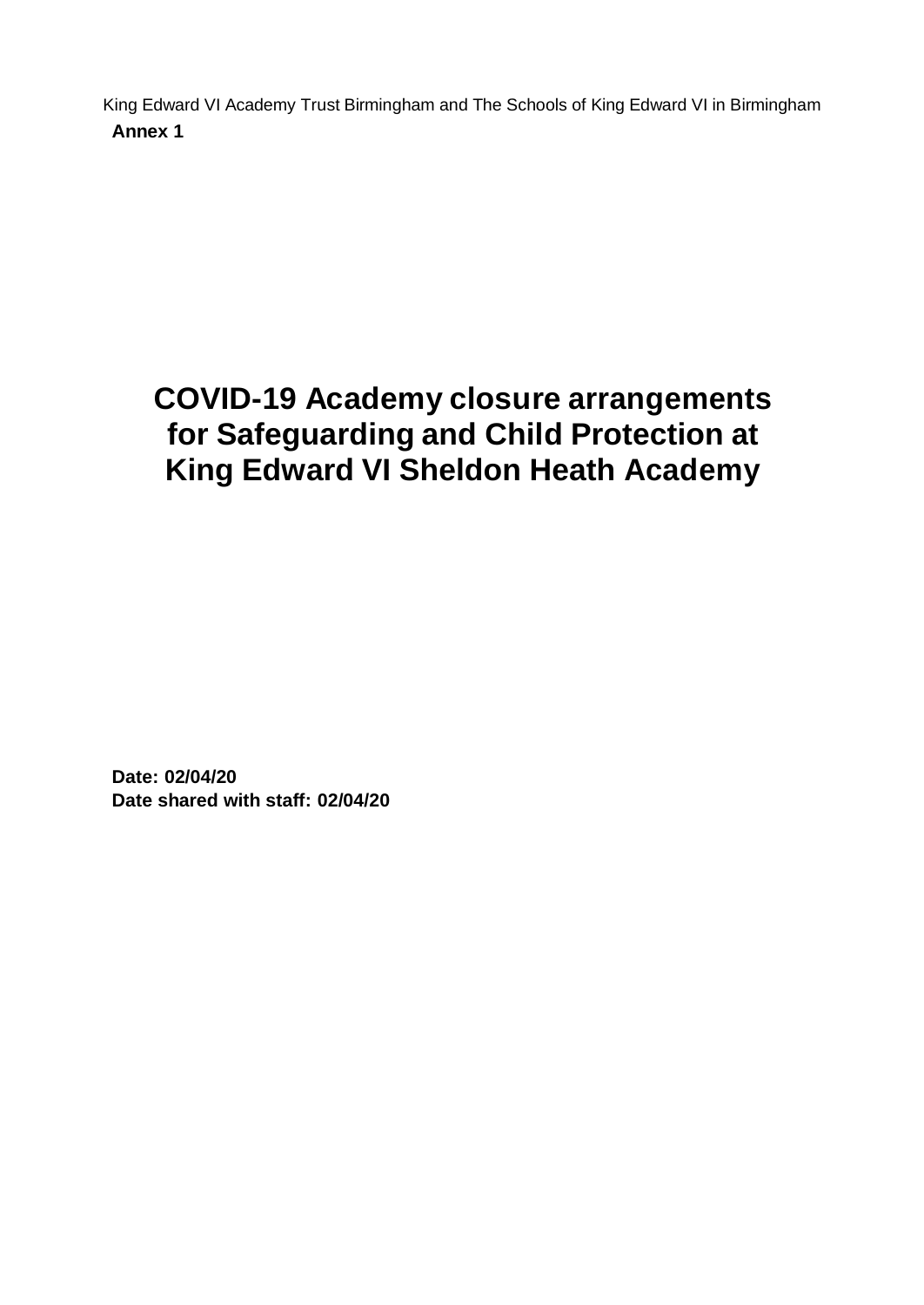# **1. Context**

From 20 March 2020 parents were asked to keep their children at home, wherever possible, and for schools to remain open only for those children of workers critical to the COVID-19 response - who absolutely need to attend.

Schools and all childcare providers were asked to provide care for a limited number of children - children who are vulnerable, and children whose parents are critical to the COVID-19 response and cannot be safely cared for at home.

This addendum of the Academy Safeguarding, and Child Protection policy contains details of our individual safeguarding arrangements in the following areas:

| 1.  |  |
|-----|--|
| 2.  |  |
| 3.  |  |
| 4.  |  |
| 5.  |  |
| 6.  |  |
| 7.  |  |
| 8.  |  |
| 9.  |  |
| 10. |  |
| 11. |  |
| 12. |  |
| 13. |  |
|     |  |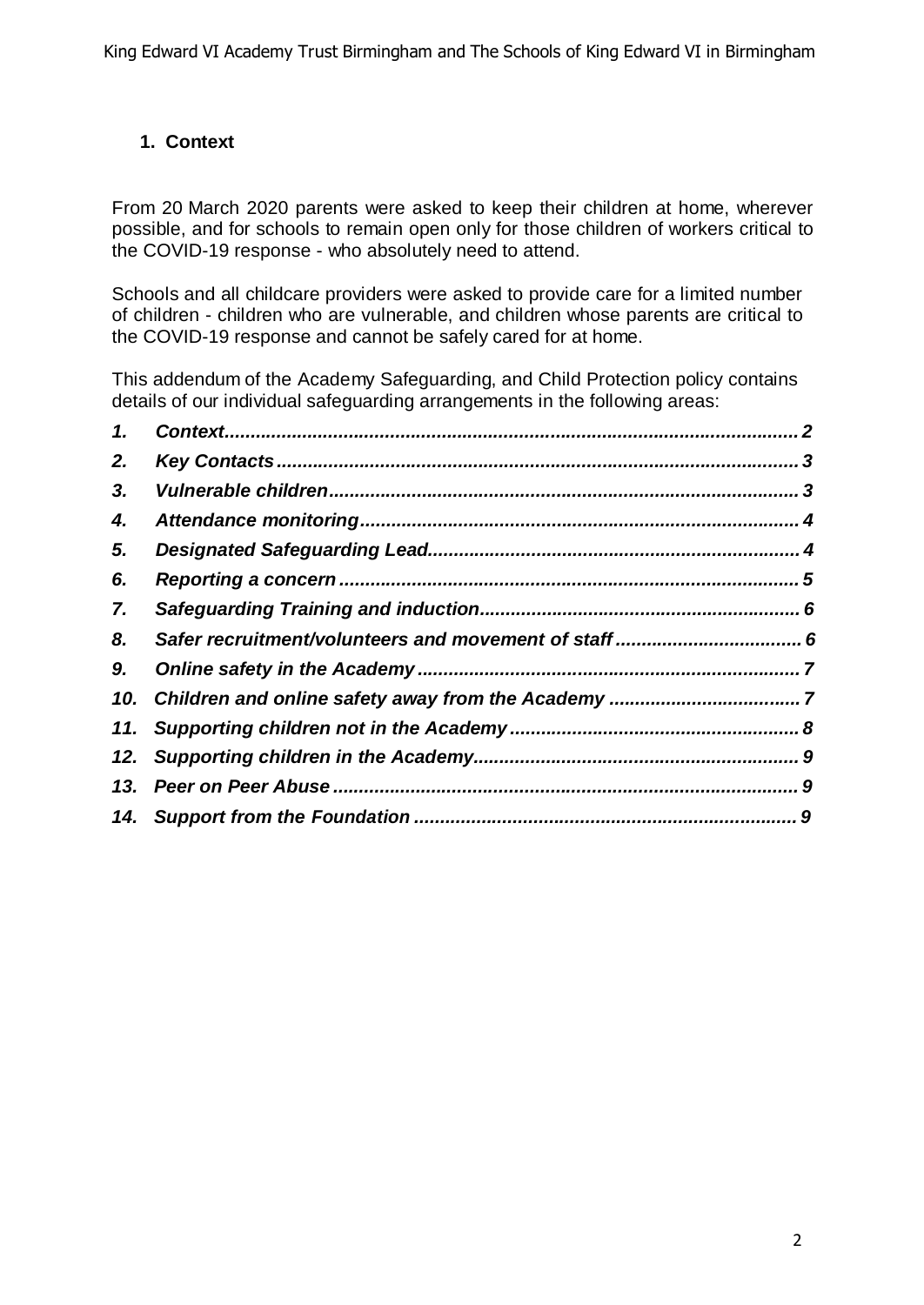# **Key contacts**

| Role                                    | Name                    | Contact<br>Number | Email                      |
|-----------------------------------------|-------------------------|-------------------|----------------------------|
| Designated<br>Safeguarding              | <b>Steve Miller</b>     | 07595 781092      | smiller@keshacademy.com    |
| Lead                                    |                         |                   |                            |
| Deputy<br>Designated<br>Safeguarding    | Denise Hopkins          | 07910 415604      | dhopkins@keshacademy.com   |
| Lead                                    |                         |                   |                            |
| Principal                               | <b>Becky Elcocks</b>    |                   | belcocks@keshacademy.com   |
| Foundation<br>Safeguarding              | <b>Nicky Walters</b>    | 07501 166586      | nicky.walters@ske.uk.net   |
| Lead                                    |                         |                   |                            |
| Chair of<br>Governors                   | <b>Roy Palmer</b>       |                   | dru.james@kevibham.org     |
| <b>Safeguarding Trustee</b>             | Lynda Roan              |                   | lynda.roan@kevibham.org    |
| Teacher responsible<br>for PLAC and LAC | <b>Brenda Collister</b> | 07805769165       | bcollister@keshacademy.com |

# **Vulnerable children**

Vulnerable children include those who have a social worker and those children and young people up to the age of 25 with education, health and care (EHC) plans.

Those who have a social worker include children who have a Child Protection Plan and those who are looked after by the Local Authority. A child may also be deemed to be vulnerable if they have been assessed as being in need or otherwise meet the definition in section 17 of the Children Act 1989.

Those with an EHC plan will be risk-assessed in consultation with the Local Authority and parents, to decide whether they need to continue to be offered an Academy place in order to meet their needs, or whether they can safely have their needs met at home. This could include, if necessary, carers, therapists or clinicians visiting the home to provide any essential services. Many children and young people with EHC plans can safely remain at home.

Eligibility for free school meals in and of itself should not be the determining factor in assessing vulnerability.

Senior leaders, especially the Designated Safeguarding Lead (and deputy) know who our most vulnerable children are. They have the flexibility to offer a place to those on the edge of receiving children's social care support.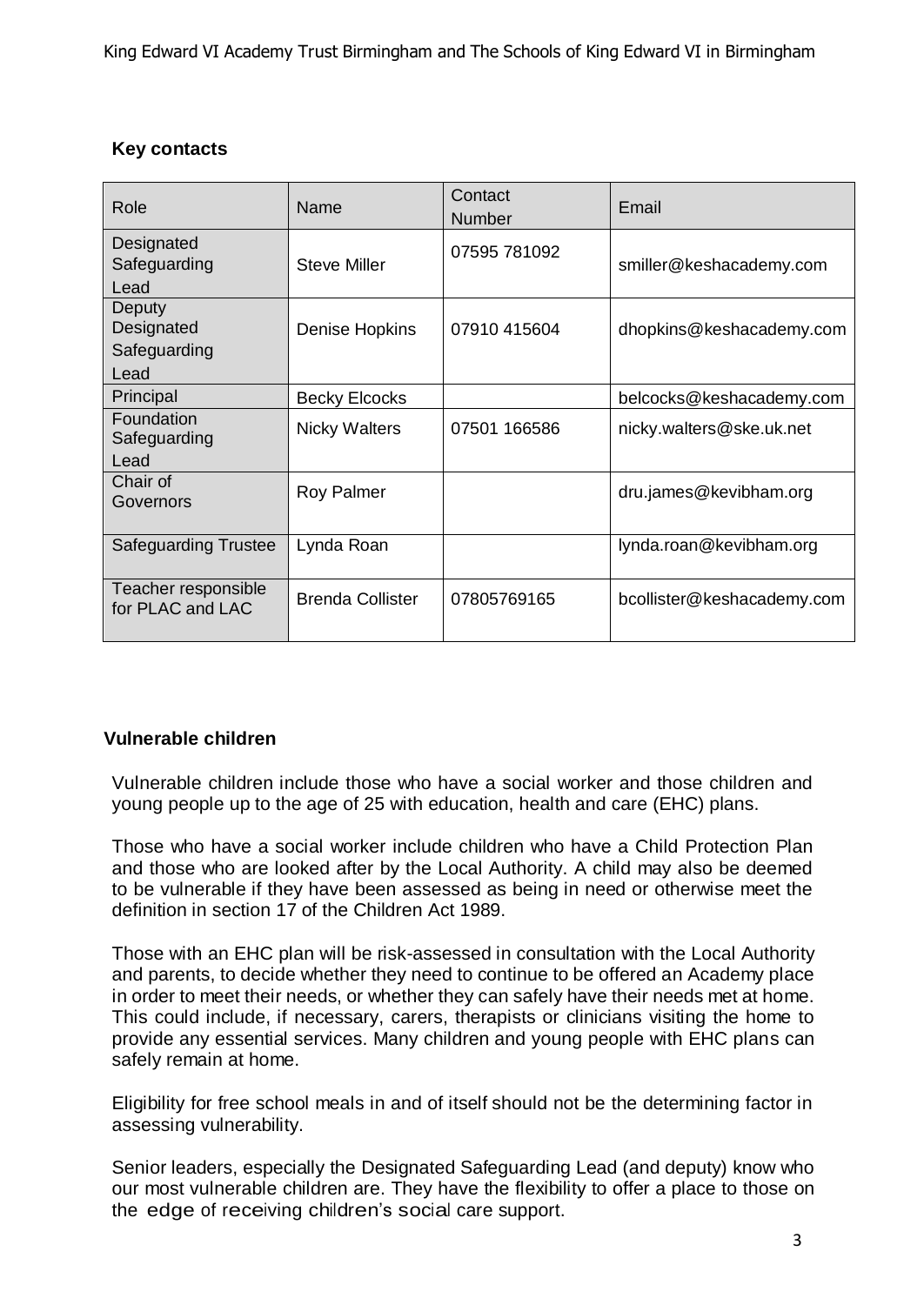The Academy will continue to work with and support children's social workers to help protect vulnerable children. This includes working with and supporting children's social workers and the local authority virtual school head (VSH) for looked-after and previously looked-after children. The lead person for this will be: Brenda Collister

There is an expectation that vulnerable children who have a social worker will attend an education setting, so long as they do not have underlying health conditions that put them at risk. In circumstances where a parent does not want to bring their child to an education setting, and their child is considered vulnerable, the social worker and the Academy will explore the reasons for this directly with the parent.

Where parents are concerned about the risk of the child contracting COVID-19, the Academy or the social worker will talk through these anxieties with the parent/carer following the advice set out by Public Health England.

The Academy will encourage our vulnerable children and young people to attend, including remotely if needed.

## **Attendance monitoring**

Local authorities and education settings do not need to complete their usual day-today attendance processes to follow up on non-attendance.

The Academy and social workers will agree with parents/carers whether children in need should be attending the Academy – the Academy will then follow up on any pupil that they were expecting to attend, who does not. The Academy will also follow up with any parent or carer who has arranged care for their child(ren) and the child(ren) subsequently do not attend.

To support the above, the Academy will, when communicating with parents and carers, confirm emergency contact numbers are correct and ask for any additional emergency contact numbers where they are available.

In all circumstances where a vulnerable child does not take up their place at school, or discontinues, the Academy will notify their social worker.

#### **Designated Safeguarding Lead**

The Academy has a Designated Safeguarding Lead (DSL) and a Deputy DSL.

The Designated Safeguarding Lead is: Steve Miller

The Deputy Designated Safeguarding Lead is: Denise Hopkins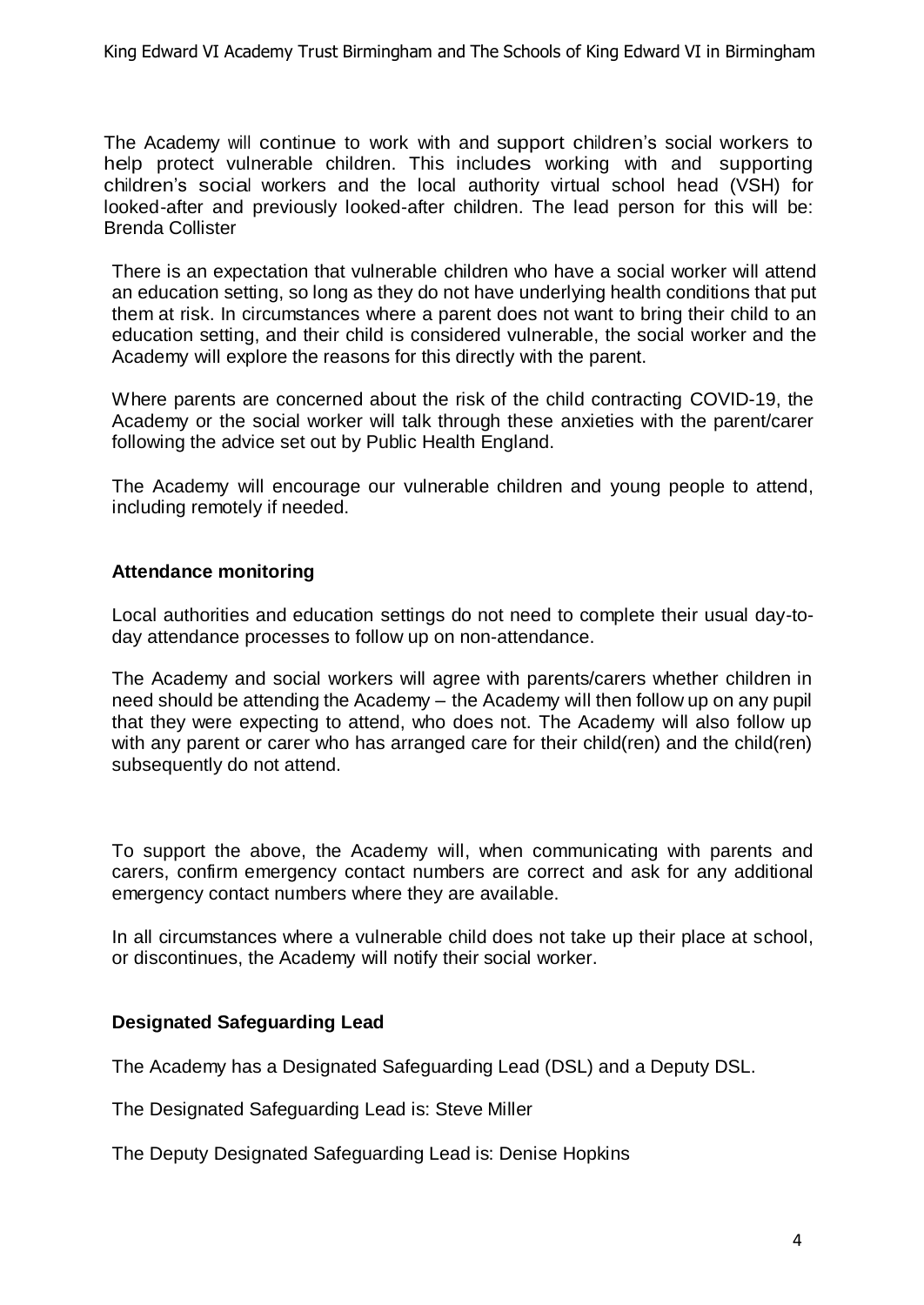During this period we will endeavour to have a trained DSL (or deputy) available on site. Where this is not the case a trained DSL (or deputy) will be available to be contacted via phone or online video - when working from home.

Where a trained DSL (or deputy) is not on site, in addition to the above, a senior leader will assume responsibility for co-ordinating safeguarding on site.

This will include updating and managing access to child protection online management system, and liaising with the offsite DSL (or deputy) as required, liaising with children's social workers where they require access to children in need and/or to carry out statutory assessments at the Academy.

On each day access to a trained DSL will be available and staff on site will be aware of who that person is and how to contact them.

The DSL will continue to engage with social workers, and attend all multi-agency meetings, which can be done remotely.

As it is likely that there will be significant changes to operating procedures in many areas, it may be advisable to perform additional risk assessments where applicable.

#### **Reporting a concern**

Where staff have a concern about a child, they should continue to follow the process outlined in the Academy Safeguarding Policy, this includes making a report via CPOMS, which can be done remotely.

If a member of staff cannot access CPOMS from home, they should email the Designated Safeguarding Lead, Safeguarding Deputy, Principal and the Trust Safeguarding Manager. This will ensure that the concern is received.

Staff have been reminded of the need to report any concern immediately and without delay.

Where staff are concerned about an adult working with children in the Academy, they should report the concern to the Principal. If there is a requirement to make a notification to the Principal whilst away from the Academy, this should be done verbally and followed up with an email to the Principal.

Concerns around the Principal should be directed to the Chair of Governors: Roy Palmer

The Academy Trust and Foundation will continue to offer support in the process of managing allegations.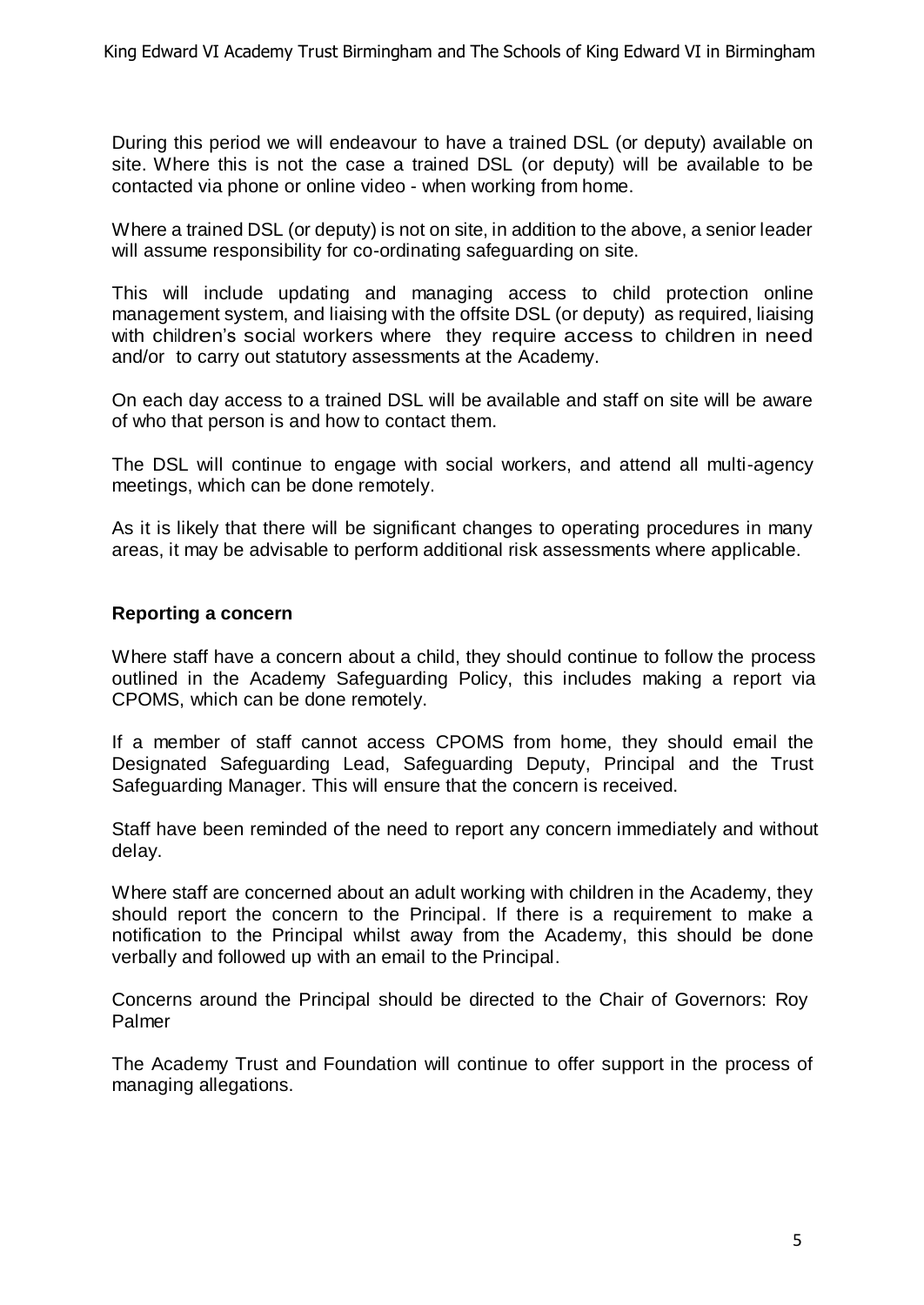# **Safeguarding Training and Induction**

Local Authority DSL training is not taking place whilst there remains a threat of the COVID-19 virus.

For the period COVID-19 measures are in place, a DSL (or deputy) who has been trained will continue to be classed as a trained DSL (or deputy) even if they miss their refresher training. In addition the Academy will take steps where possible to access suitable training remotely.

All existing Academy staff have had safeguarding training and have read part 1 of Keeping Children Safe in Education (2019). The DSL will communicate with staff any new local arrangements, so they know what to do if they are worried about a child.

Where new staff are recruited, or new volunteers enter the Academy they will continue to be provided with a safeguarding induction.

If staff are deployed from another education or children's workforce setting to our Academy, we will take into account the DfE supplementary guidance on safeguarding children during the COVID-19 pandemic and will accept portability as long as the current employer confirms in writing that:-

- the individual has been subject to an enhanced DBS and children's barred list check
- there are no known concerns about the individual's suitability to work with children
- there is no ongoing disciplinary investigation of a safeguarding nature relating to that individual

For movement within the Academy Trust/Foundation, schools should seek assurance from their Academy Trust HR Partner or Foundation HR Manager that the member of staff has received appropriate safeguarding training.

Upon arrival, they will be given a copy of the receiving setting's child protection policy, confirmation of local processes and confirmation of DSL arrangements.

#### **Safer recruitment/volunteers and movement of staff**

It remains essential that people who are unsuitable are not allowed to enter the children's workforce or gain access to children. When recruiting new staff, the Academy will continue to follow the relevant safer recruitment processes for their setting, including, as appropriate, relevant sections in part 3 of Keeping Children Safe in Education (2019) (KCSIE).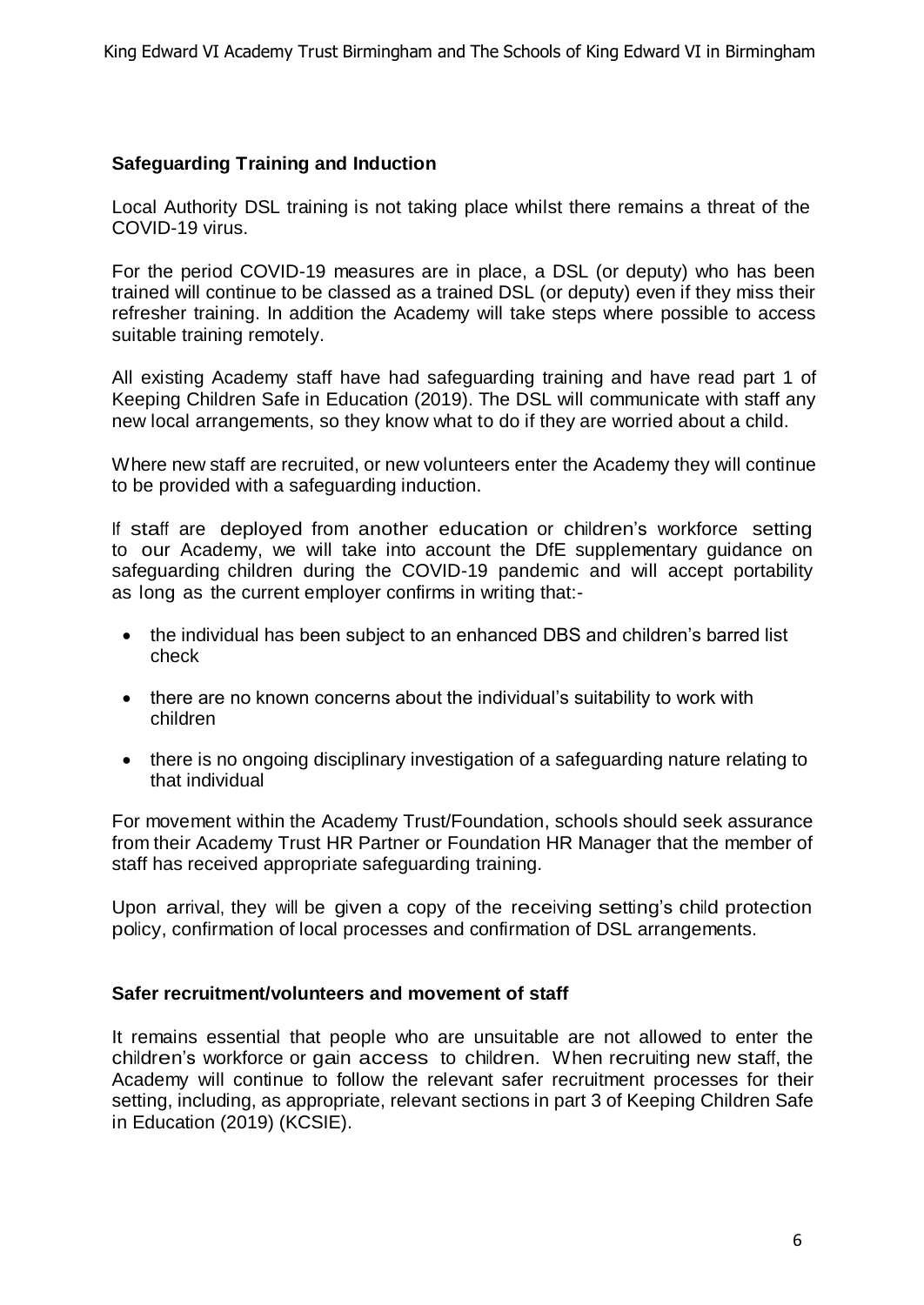In response to COVID-19, the Disclosure and Barring Service (DBS) has made changes to its guidance on standard and enhanced DBS ID checking to minimise the need for face-to-face contact.

Where King Edward VI Sheldon Heath Academy is using volunteers, we will continue to follow the checking and risk assessment process as set out in paragraphs 167 to 172 of KCSIE. Under no circumstances will a volunteer who has not been checked be left unsupervised or allowed to work in regulated activity.

The Academy will continue to follow the legal duty to refer to the DBS anyone who has harmed or poses a risk of harm to a child or vulnerable adult. Full details can be found at paragraph 163 of KCSIE.

The Academy will continue to consider and make referrals to the Teaching Regulation Agency (TRA) as per paragraph 166 of KCSIE and the TRA's 'Teacher misconduct advice for making a referral'.

During the COVID-19 period all referrals should be made by emailing [Misconduct.Teacher@education.gov.uk](mailto:Misconduct.Teacher@education.gov.uk)

Whilst acknowledging the challenge of the current national emergency, it is essential from a safeguarding perspective that any school is aware, on any given day, which staff/volunteers will be in the school, and that appropriate checks have been carried out, especially for anyone engaging in regulated activity. As such, the Academy will continue to keep the single central record (SCR) up to date as outlined in paragraphs 148 to 156 in KCSIE.

#### **Online safety in the Academy**

The Academy will continue to provide a safe environment, including online. This includes the use of an online filtering system.

Where students are using computers in the Academy, appropriate supervision will be in place.

#### **Children and online safety away from the Academy**

It is important that all staff who interact with children, including online, continue to look out for signs a child may be at risk. Any such concerns should be dealt with as per the Child Protection Policy and where appropriate referrals should still be made to children's social care and as required, the police.

Online teaching should follow the same principles as set out in the Academy Trust/Foundation Code of Conduct.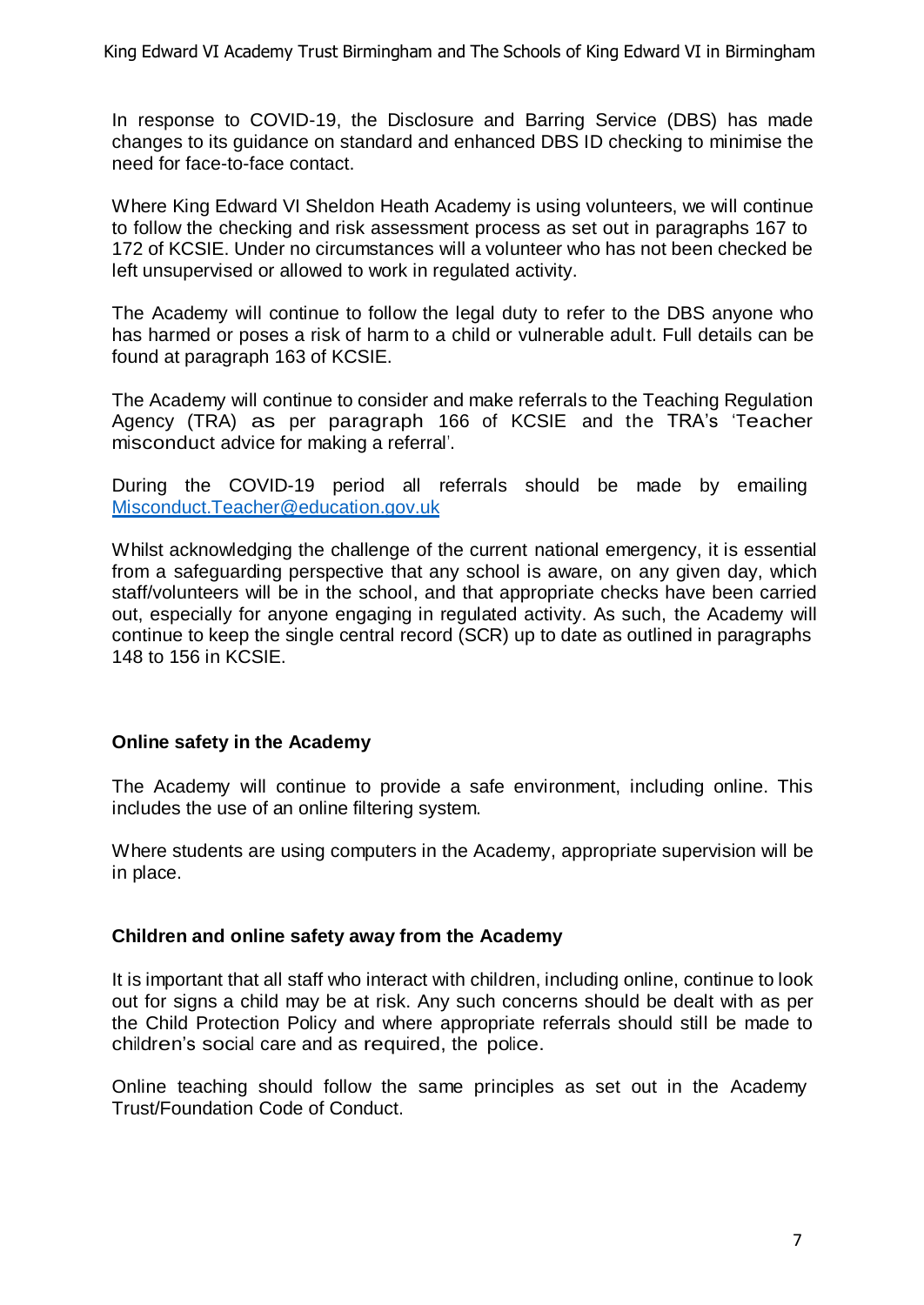The Academy will ensure any use of online learning tools and systems is in line with privacy and data protection/GDPR requirements.

Below are some things for staff to consider when delivering virtual lessons, especially where webcams are involved:

- $\mathbb{L}$ No 1:1s, groups only
- $\mathbb{R}$ Staff and children must wear suitable clothing, as should anyone else in the household
- $\mathbb{R}$ Any computers used should be in appropriate areas, for example, not in bedrooms; and the background should be blurred
- The live class should be recorded so that if any issues were to arise, the video  $\mathbb{R}$ can be reviewed
- $\mathbb{L}$ Live classes should be kept to a reasonable length of time
- Language must be professional and appropriate, including any family  $\mathbb{R}$ members in the background
- Staff must only use platforms provided by the Academy to communicate with  $\mathbb{R}$ pupils
- $\mathbb{L}$ Staff should record, the length, time, date and attendance of any sessions held

## **Supporting children not in the Academy**

The Academy is committed to ensuring the safety and wellbeing of all its Children and Young people.

Where the DSL has identified a child to be on the edge of social care support, or who would normally receive pastoral-type support in the Academy, they should ensure that a robust communication plan is in place for that child or young person.

Details of this plan must be recorded along with a note of contact made.

The communication plans can include remote contact, phone contact, door-step visits. Other individualised contact methods should be considered and recorded.

The Academy and its DSL will work closely with all stakeholders to maximise the effectiveness of any communication plan.

This plan must be reviewed regularly (at least once a fortnight) and where concerns arise, the DSL will consider any referrals as appropriate.

The Academy will share safeguarding messages on its website and social media pages.

The Academy recognises that school is a protective factor for children and young people, and the current circumstances, can affect the mental health of pupils and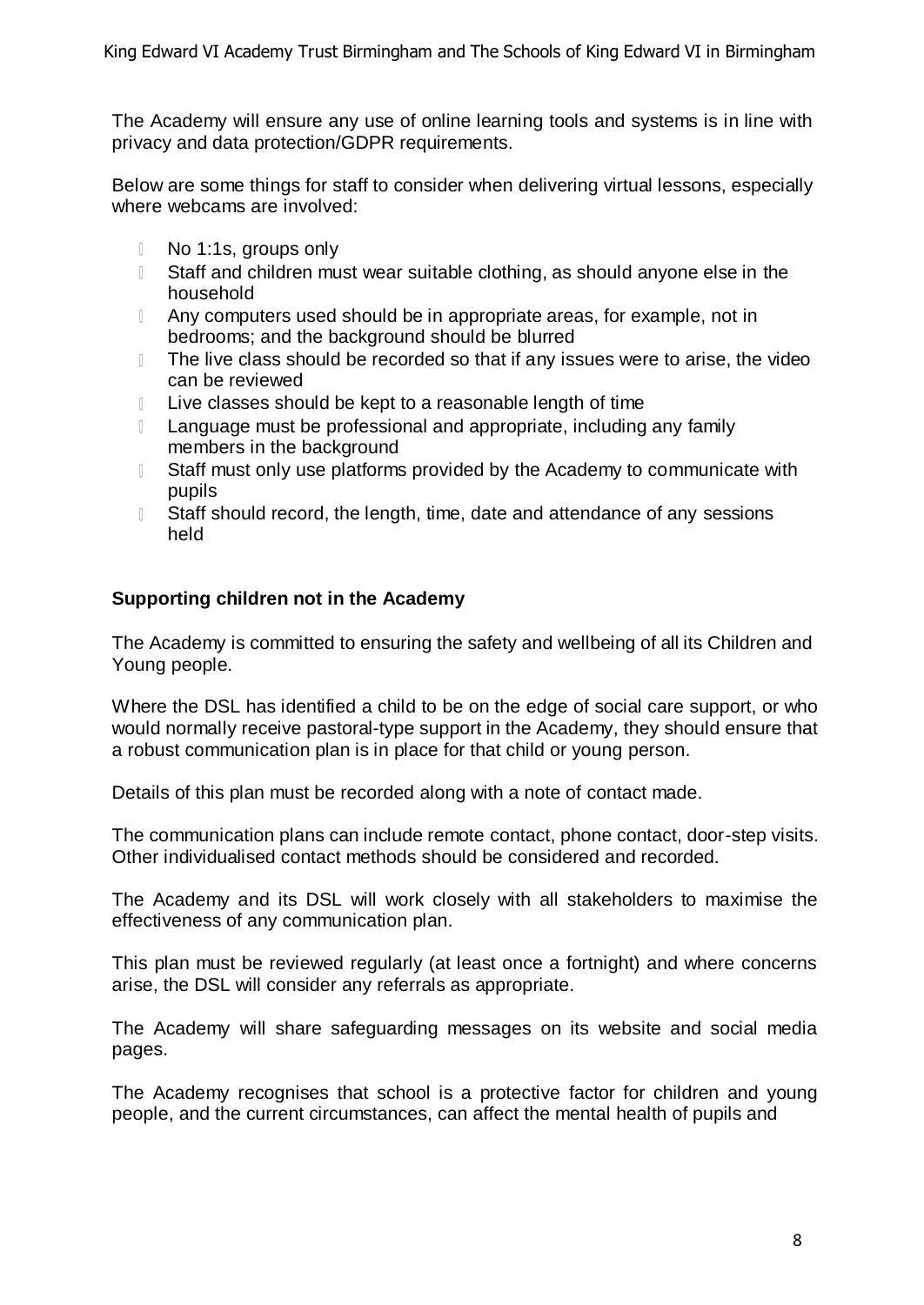their parents/carers. Teachers at the Academy are aware of this in setting expectations of pupils' work where they are at home.

The Academy will ensure that where we care for children of critical workers and vulnerable children on site, we ensure appropriate support is in place for them. This will be bespoke to each child and recorded.

## **Supporting Children in the Academy**

The Academy is committed to ensuring the safety and wellbeing of all its students.

The Academy will continue to be a safe space for children to attend. The Principal will ensure that appropriate staff are on site and staff to pupil ratio numbers are appropriate, to maximise safety.

The Academy will refer to the Government guidance for education and childcare settings on how to implement social distancing and continue to follow the advice from Public Health England on handwashing and other measures to limit the risk of spread of COVID19.

The Academy will ensure that where we care for children of critical workers and vulnerable children on site, we ensure appropriate support is in place for them. This will be bespoke to each child and recorded.

Where the Academy has concerns about the impact of staff absence – such as our Designated Safeguarding Lead or first aiders – we will discuss them immediately with the Academy Trust.

#### **Peer on Peer Abuse**

The Academy recognises that during the closure a revised process may be required for managing any report of such abuse and supporting victims**.**

Where the Academy receives a report of peer on peer abuse, they will follow the principles as set out in part 5 of KCSIE and of those outlined within of the Child Protection Policy.

The Academy will listen and work with the young person, parents/carers and any multi- agency partner required to ensure the safety and security of that young person.

Concerns and actions must be recorded and appropriate referrals made.

#### **Support from the Foundation**

The Foundation's Safeguarding Lead will provide additional support and guidance as appropriate to enable the DSL to carry out their role effectively.